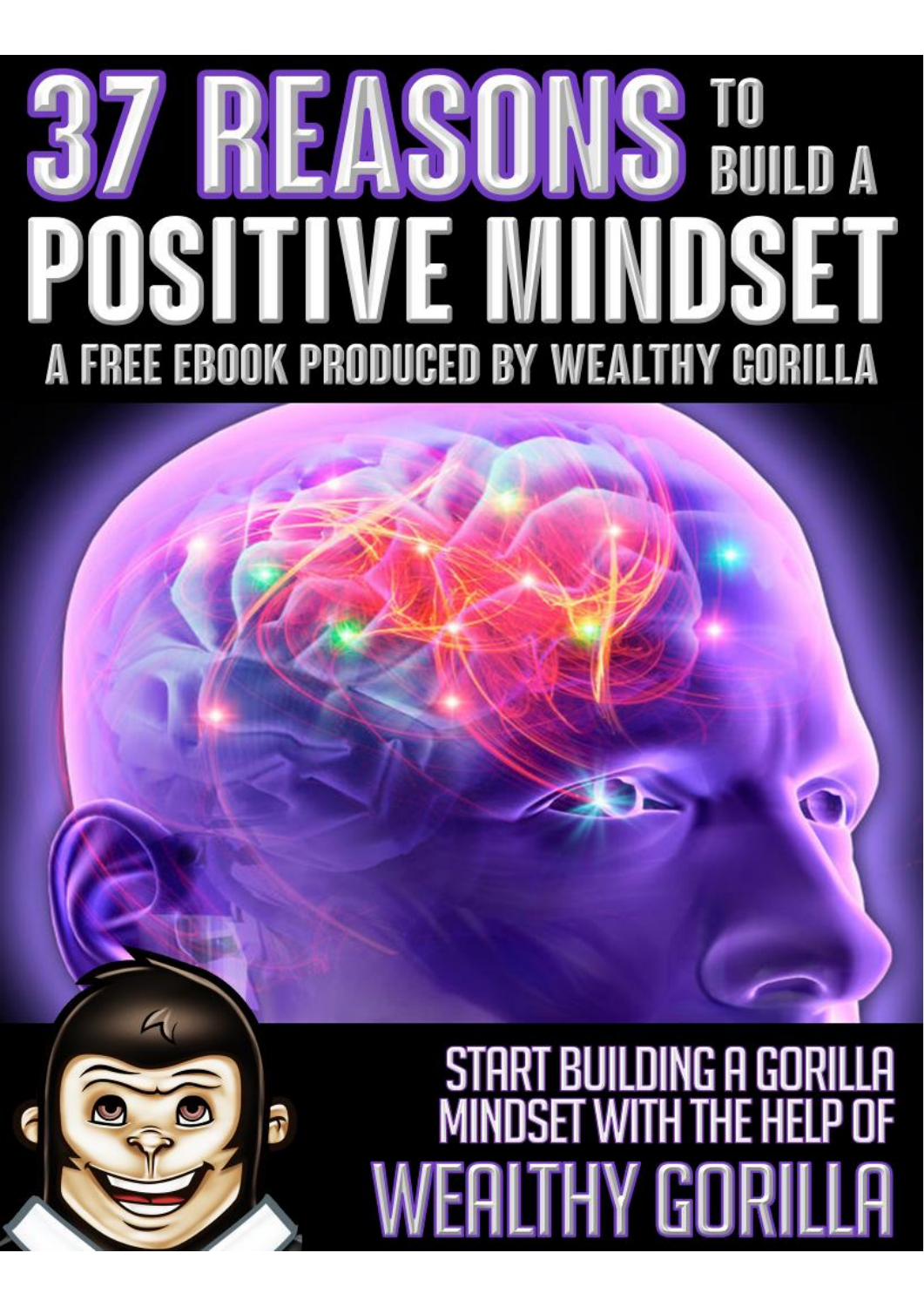### INTRODUCTION

I built **WealthyGorilla.com** on the 19th April 2014, in my bedroom, after suffering from a break-up, and struggling to find my purpose. Struggling to find that sense of passion, and love for something. Anything…

I started Wealthy Gorilla in 2014, to help myself and to help others to live the **BEST DAMN LIFE** they can live.

Because why should we settle…

Give me one good reason why we should settle in life, and get the things that we don't want, in order to keep on living, to keep on getting the things we don't want.

I can't think of one.

Which brings me to this day…

#### Wealthy Gorilla has reached over 1.3 million people online in the short 2 years I've been trying to inspire and motivate people.

The question is… what's the first step to being able to live the **BEST LIFE** you can live?

**Answer:** Transform your mindset

Build a positive mindset and the positive life will follow. And some people think I'm joking, so I created this eBook, which highlights all of the reasons as to why you should start building a positive mindset.

Thank you for downloading this eBook and becoming a very important part of the Wealthy Gorilla community!

Enjoy!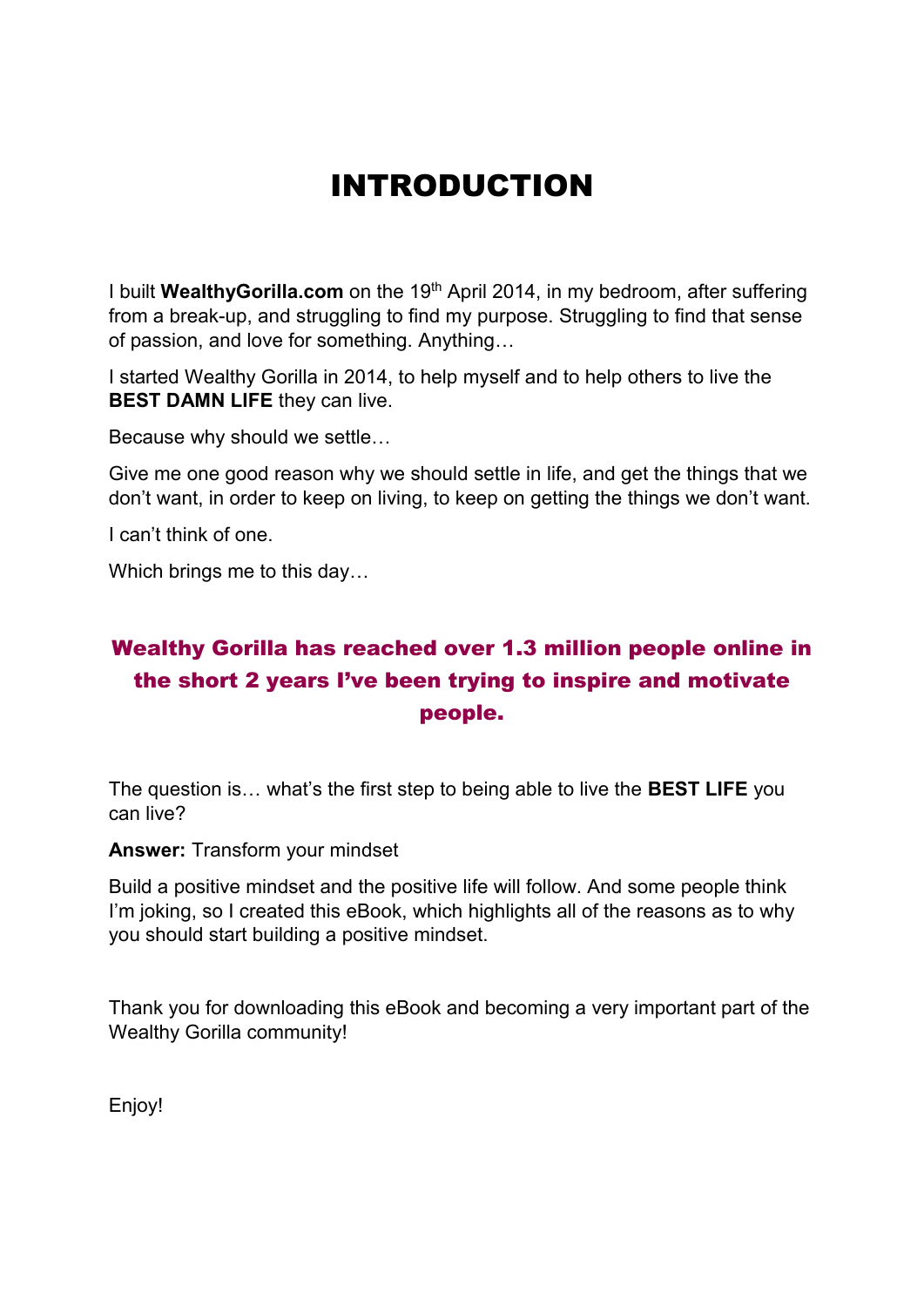## 37 REASONS TO BUILD A POSITIVE MINDSET

#### 1. Positivity Helps to Remove the Fear of Failure

When you become a more positive individual, you're less likely to be afraid of failing. Regardless of what it is, positivity will remove and fear of failure, and a lot of other fears in general.

#### 2. You'll Have Improved Coping Skills During Stressful Times

It's easier to cope with stress when you have a strong mindset, because you know better times are right around the corner.

#### 3. It's Much Easier to Manage Anxiety

In a similar way to dealing with stress, having that positive mentality has been shown to actually improve the way people deal with anxiety.

#### 4. The First Impressions People Have of You Are Much More **Positive**

First impressions are incredibly important in life. We all know that. When you comes across as positive to someone else, it's only going to better their first impression of you.

#### 5. A Positive Mindset Gives You a Higher Sense of Fulfilment

Positive people are quite clearly a lot happier. They're also a lot more grateful, and this means that they gather a higher sense of fulfilment, compared to people who are often negative thinkers.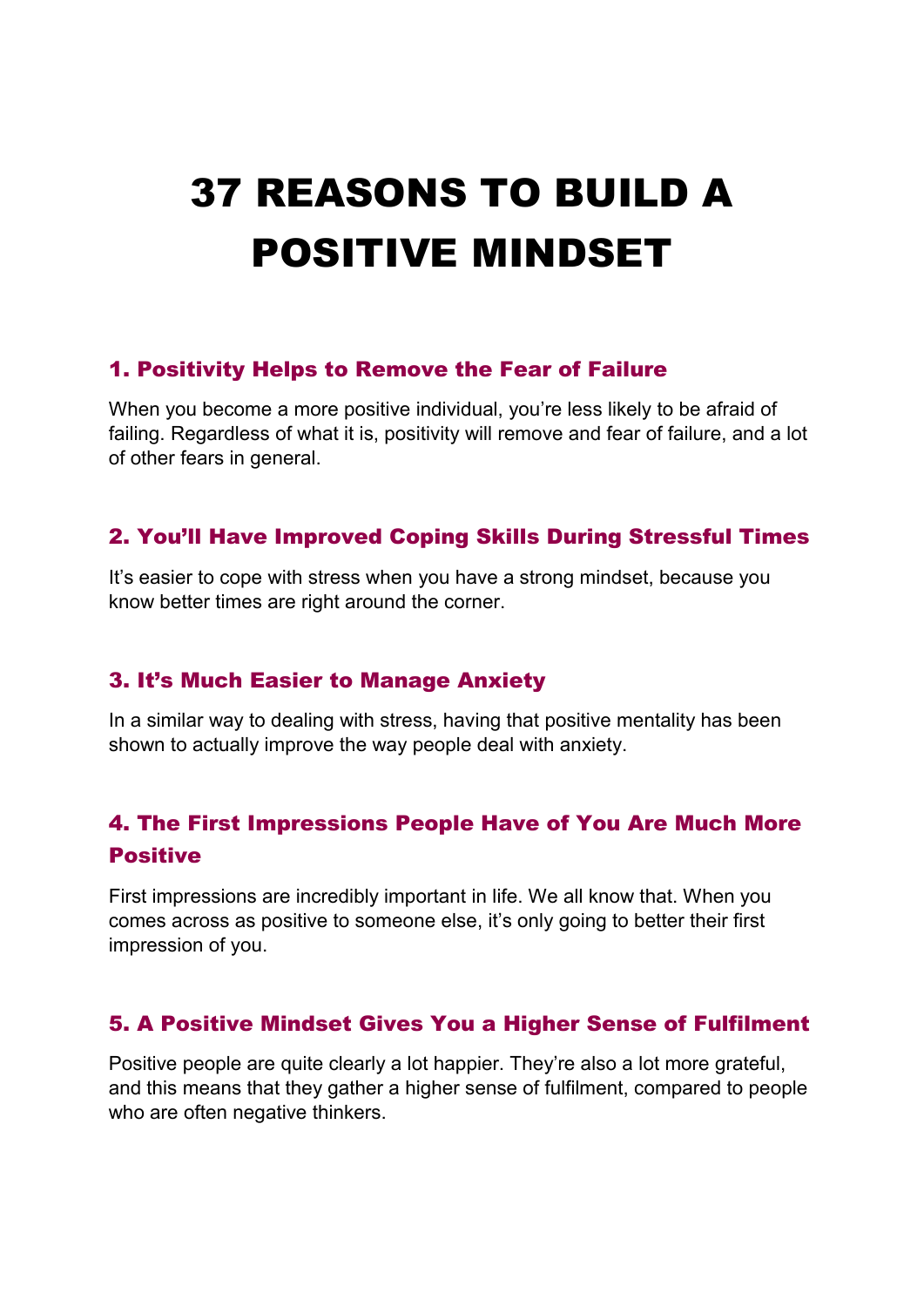#### 6. What You Give, You Get Back

Here's a little experiment for you. Go out and speak to strangers. Adjust your tone and the way you speak slightly when talking to some of them. Note the way they react. When you give out positivity, you'll get it back from people.

#### 7. Positivity is a MUST for Getting out of Your Comfort Zone

We won't mention in this eBook how important getting out of your comfort zone is (pretty damn **IMPORTANT**), but a solid mindset will help you to do this.



#### 8. Become a Risk Taker!

Taking risks requires thinking on the positive side, especially when weighing up the advantages and disadvantages (biased much?). To take the most rewarding risks, you need to be optimistic!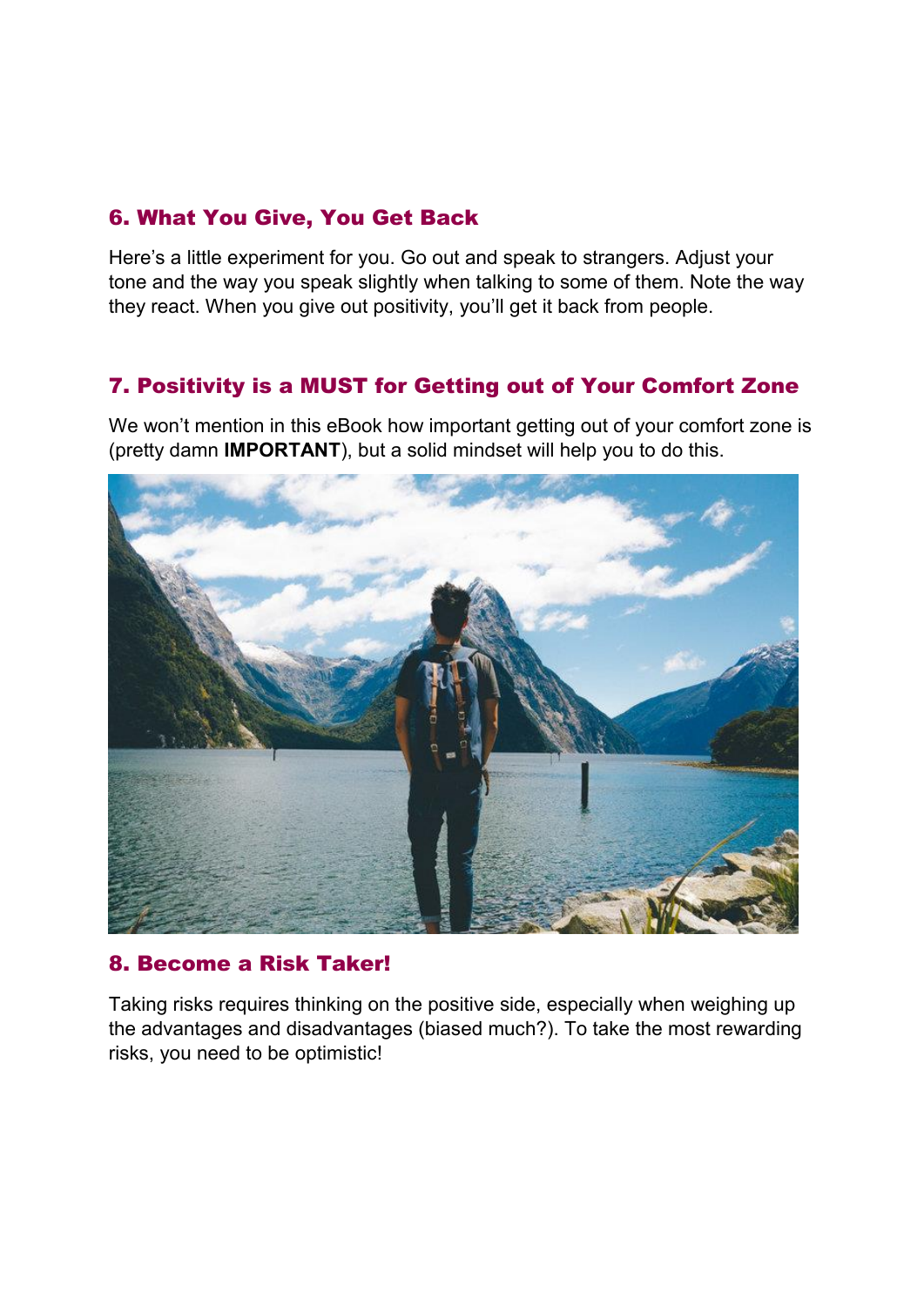#### 9. Attract Supportive People into Your Life

Those that are negative will only ever attract negative people into their life. Those who are positive, will attract, positive, supportive and encouraging people into their life.

#### 10. Cut the Negativity from Your Mind

There's both a light and dark side of your mind. The more light you let in, the more dark gets pushed out. Think positively, and begin to remove every negative aspect of your life.

#### 11. Find Your True Passion

You can't find your true passion when you're already feeling negative about the sole principle of having a purpose. Believe everyone has a true purpose, go out and try new things, and find your passion.

#### 12. Encourage Higher Levels of Exercise

Naturally, positivity welcomes self-improvement, which heavily involves physical health. Which is good for your body, your confidence and your happiness.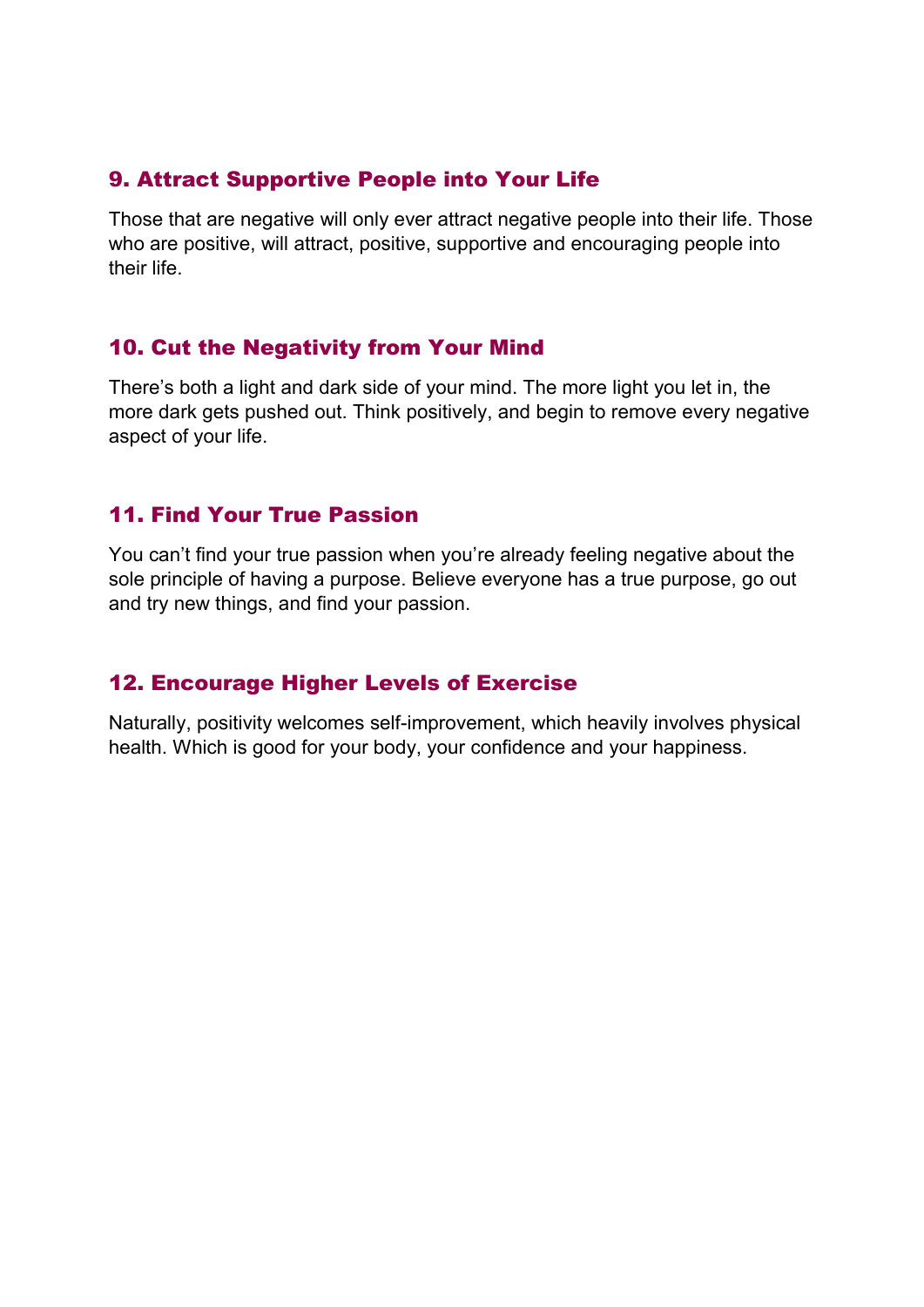

#### 13. Stronger Belief in Your Abilities

A lot of people don't believe they have the ability to make their dream become a reality. Not strong minded people though! They have all the belief they need.

#### 14. Helps You to Enjoy Life

Remember what I said about being more grateful? You can't enjoy life when you're always negative…

#### 15. Lower Rates of Depression

It seems obvious, and it is. A happy mind is a mind with depression in the rear view mirror.

#### 16. Improve Your Social Skills

A lot of people are too shy/awkward to make friends or valuable connections. If you want to improve your social skills, improving your mindset is the 1<sup>st</sup> step.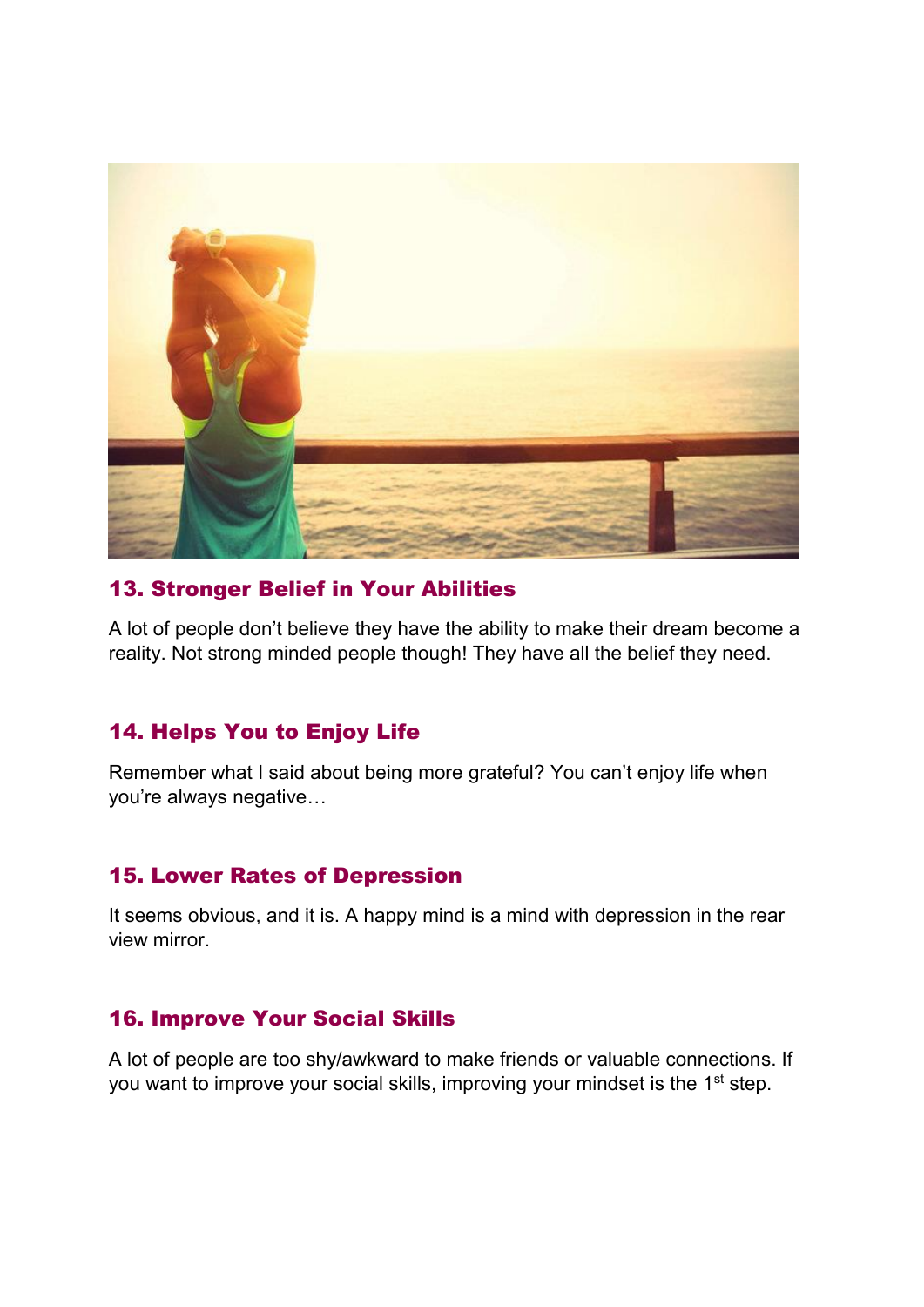#### 17. Pursuing Your Dreams

Similarly to finding your passion, only the optimistic minded have the confidence, belief, attitude and every other quality required to pursue their dreams.



#### 18. Inspiring Positivity in Others

Don't you want to make other people feel happy? Isn't that what it's all about? When you are positive, you encourage others to be more positive.

#### 19. Improved Levels of Resistance

Mental strength is a crucial key to being resistant. When others are putting you down, when things aren't going your way. You need to be resilient to keep on picking yourself up and dusting yourself off.

#### 20. Encourages New Self-Improvement Habits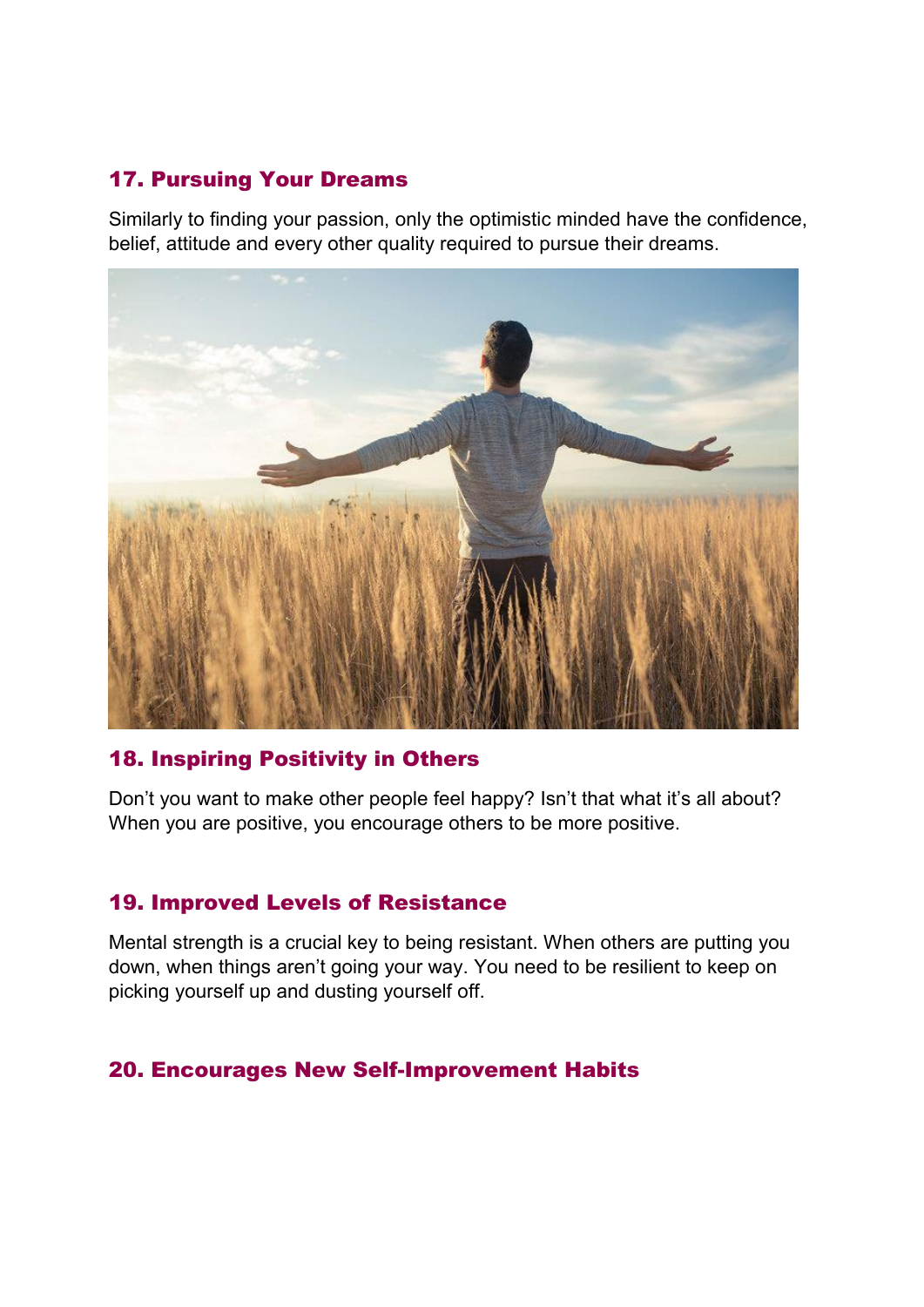Growth is life. Growth feels amazing. The right mindset encourage new habits to be adopted, set in place, and used in order for you to grow.

#### 21. The Ability to Creation a Vision for Yourself

Do you have a vision for the future? Have you already written it off? Are you scared about aiming too high? Think like the sky is the limit, and your vision will be what it should be… **YOUR TRUE VISION**.

#### 22. Boosted Self-Confidence

It's no secret that the majority of people in the world suffer with a confidence issue of some kind. It could be small, it could be detrimental. But the correct mindful approach will fix that.

#### 23. Become Hungry for Success

Want to be successful? Have you written off that happening as well? You need to be optimistic to develop that **HUNGER** for greatness.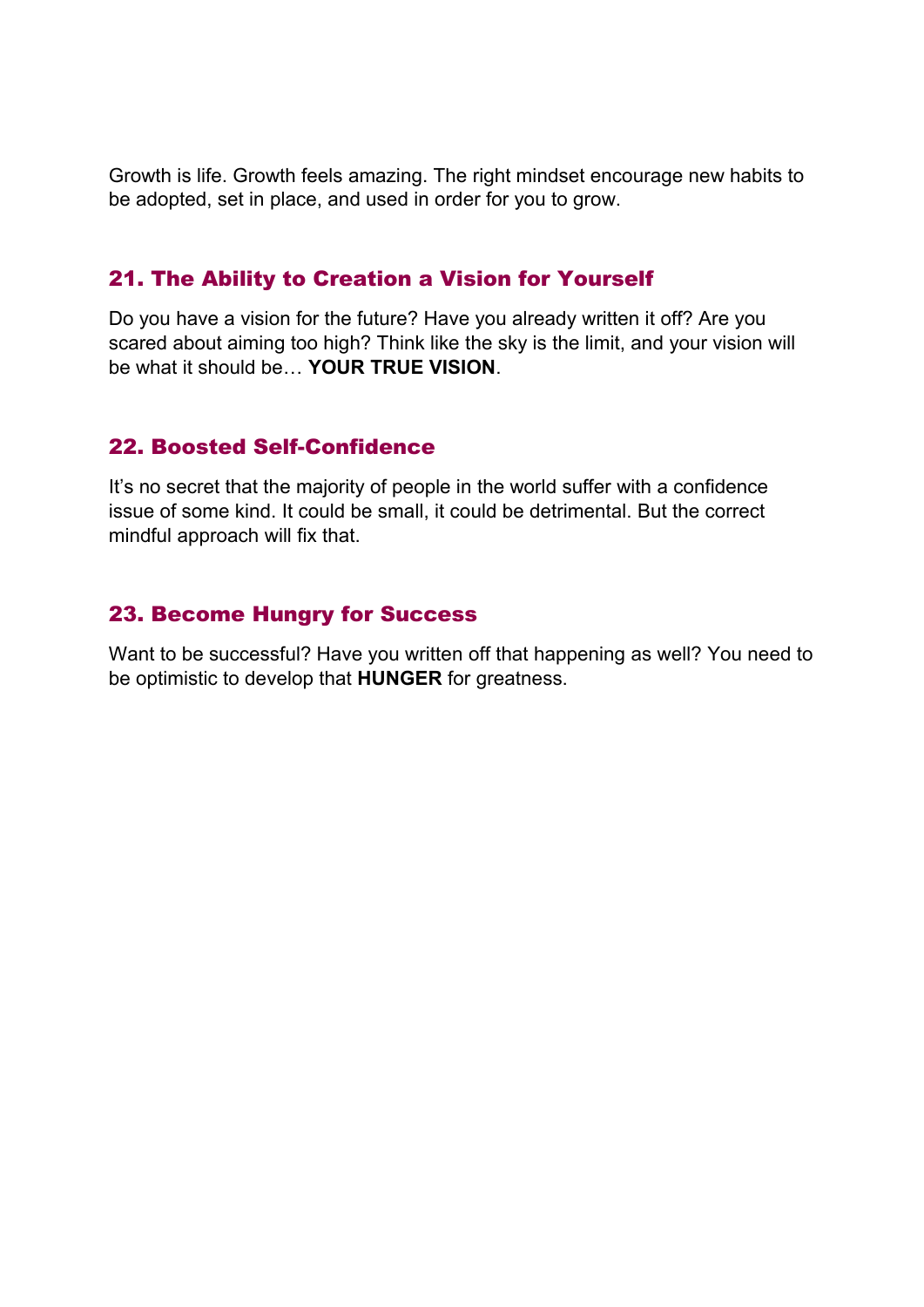

#### 24. It Builds the Foundation for Career Growth

You're heading in the right direction with your career if you have a positive mindset. Everything that's involved with climbing up the career ladder will come a lot more naturally when you're already in the right state of mind.

#### 25. Think & Grow Rich

Ever read that book? Read it, and start thinking like the wealthy and successful people of the world do.

#### 26. Feel Comfortable in Your Own Skin

If you're someone who's never quite felt comfortable in your own skin, it's not necessarily your body that's the problem. Just the way you've been made to think about yourself.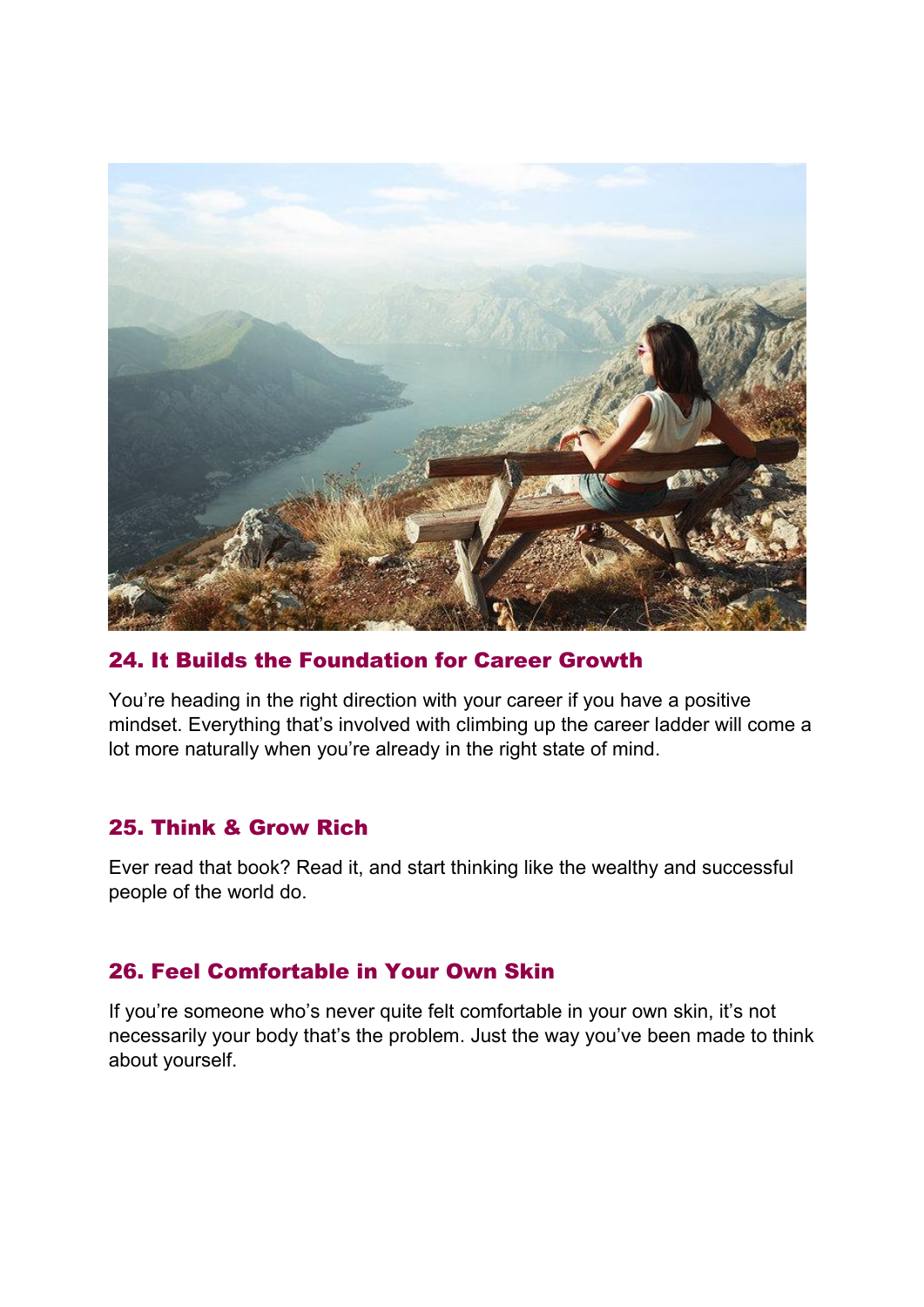#### 27. Kick All Your Bad Habits

Similarly to adopting new habits that'll propel your growth, the gorilla mindset also helps you to kick all those bad habits. Smoking, drinking, laziness, TV…

#### 28. Improve Your Knowledge Drastically

Those that become hungry for success and happiness, become hungry for more knowledge. Get ready to become smarter without even noticing.

#### 29. Cure Your Shyness

We mentioned that people often struggle with confidence. I had this issue of being shy. With all the benefits that come from a great frame of mind, they instantly wipe the shyness from your life.

#### 30. Deal with Pressure More Easily

Pressure, stress; you can cope. A lot of people crack when they're working under pressure. Someone depending on them, or having those all-important deadlines.

#### 31. Helping Others

A lot of people don't help others because they're too busy worrying and stressing over their own problems. Mental strength reduces those worries, and encourages people to use more of their time helping others in need.

#### 32. Master the Art of Persuasiveness

Ever wanted to be great at the art of persuasion? Make that sale, convince that girl to date you? Well… you can't do that if you go into the situation already thinking you'll fail, can you? Think positive **MY FRIEND**!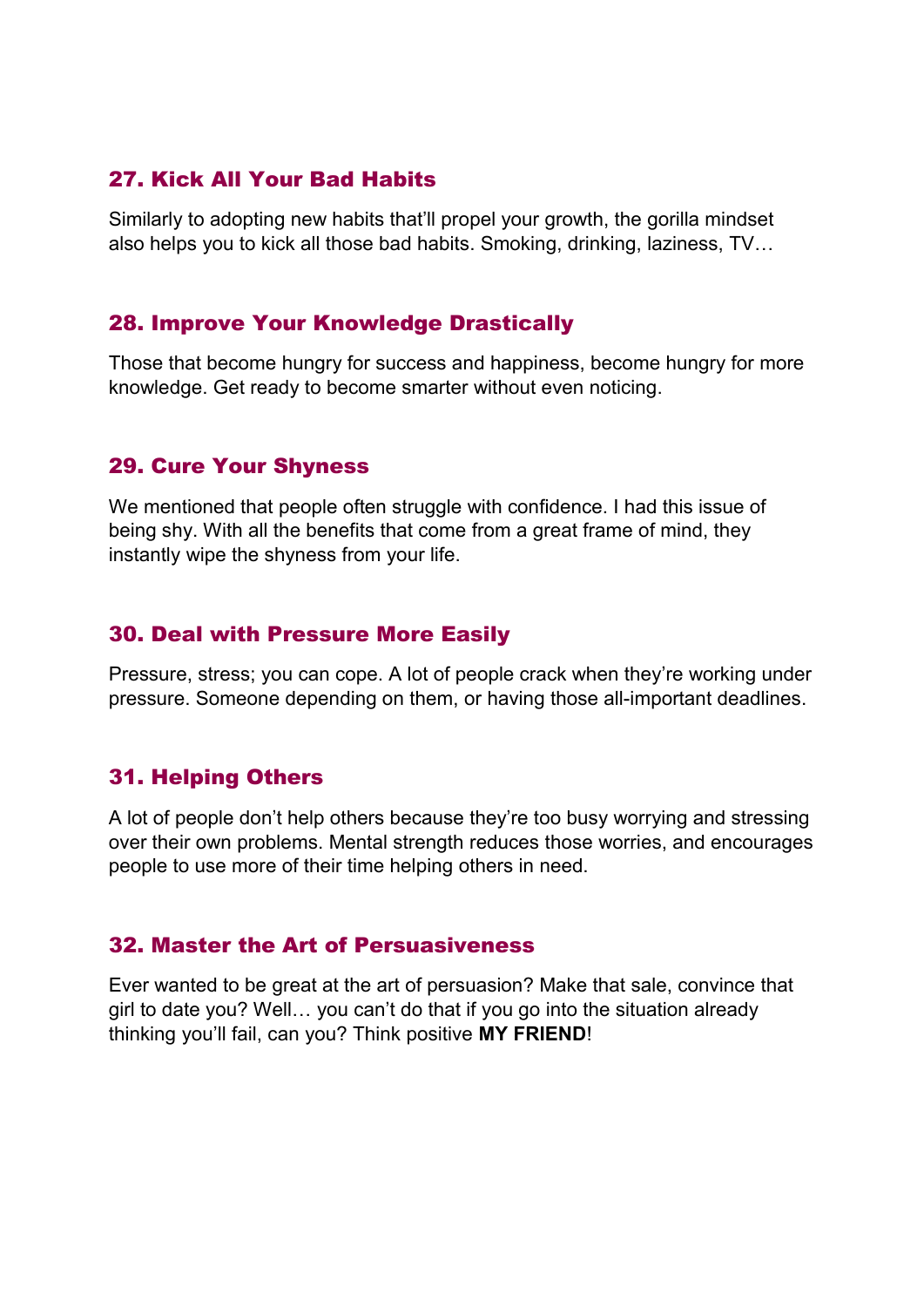

#### 33. Less Regrets

It's true that the optimistic and positive people of the world end up using their time more wisely, accomplishing more, and winding up with less regrets when they come to the end of the road.

#### 34. Transform Your Body

Most body transformations come from a devastating situation, such as a break-up… (You're probably nodding your head right now). After the break-up, people begin to realize there's more, and gain than positivity need to make **BIG CHANGES.**

#### 35. Less Hatred & Jealousy

There's often somebody in our lives that we can't stand, or somebody that we're extremely jealous of. A switch in mind-sets can remove those worries and make you realize it's more about you focusing on yourself.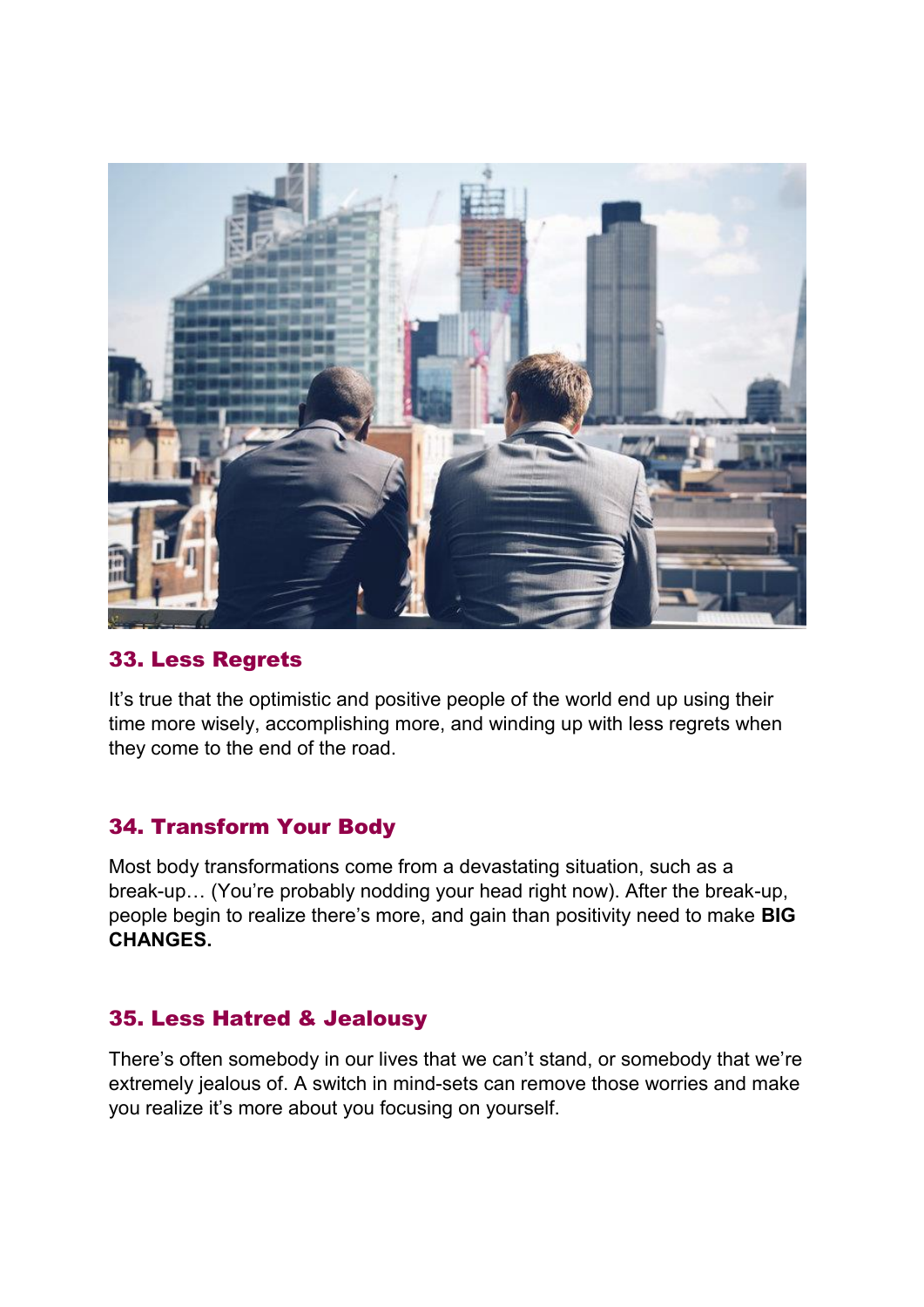#### 36. Let Go of the Past

Some people let the past get the best of them, and can never move on. Having a tough mind helps people to let go of their past, no matter how traumatising it might have been.

#### 37. Create Amazing Stories

How fast are you living? How many stories are you creating? How many stories do you have to tell your future children or grandchildren?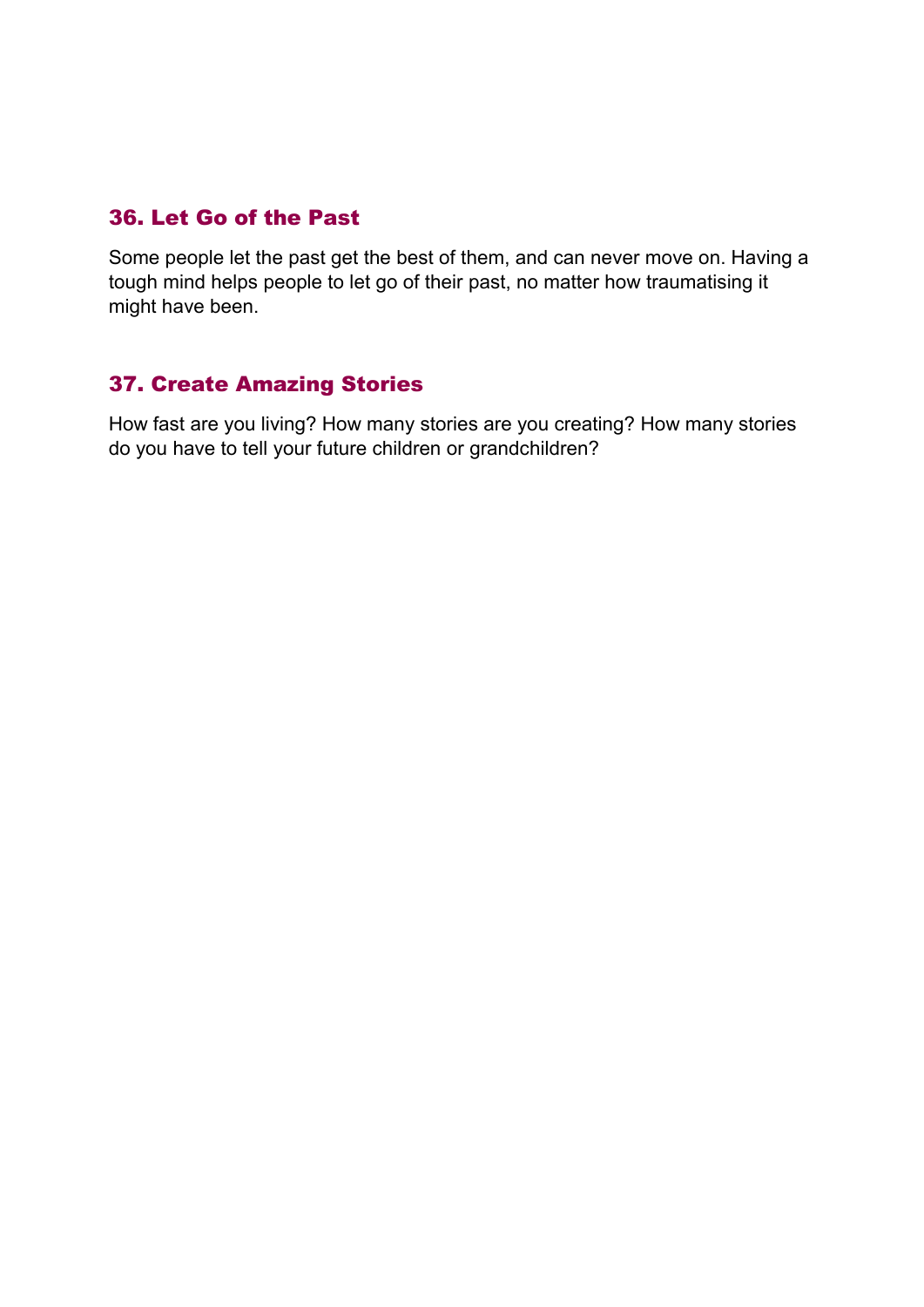

One again, thank you for choosing to download this eBook. For more of our content and articles, head on over to WealthyGorilla.com!

As you've seen above, transforming your mindset is a very important part of becoming happy, healthy and successful.

There are so many benefits to having a positive mindset; we've given you a whopping 37! But there's still more than that. Just think of the possibilities, they're endless!

If this eBook has made to want to start thinking more positively, and build a stronger mindset that'll attract all these benefits…

We've developed a course specifically to help people transform the way they think in just 30 days!

I cover every aspect of thinking more positively in separate audio guide every **SINGLE** day.

To learn more about our 30 Day Mindset Challenge >> Click Here

All the best,

Dan Western – Founder of Wealthy Gorilla